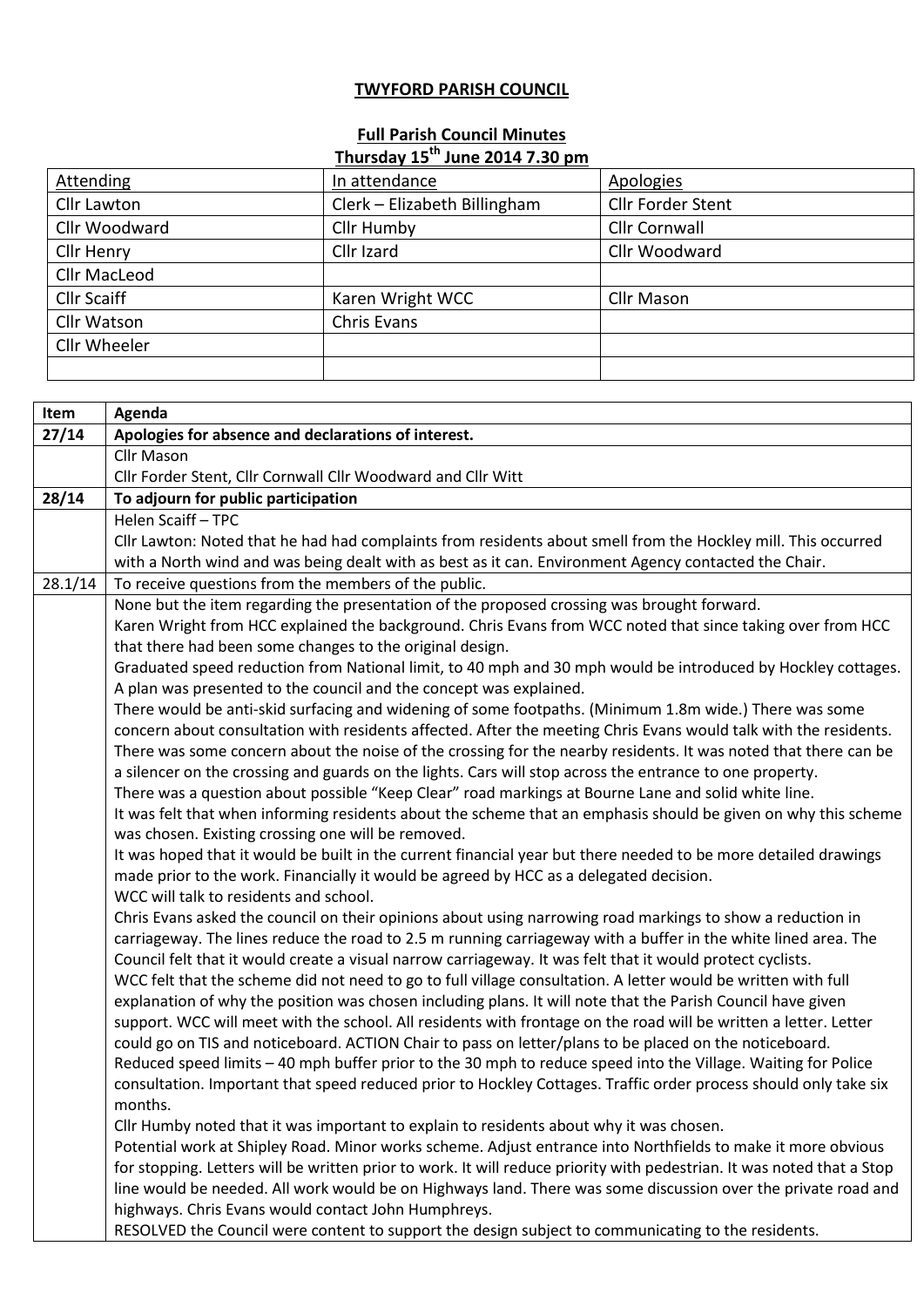| 28.2/14 | To receive the County Councillor's report.                                                               |                    |                  |                                                                                                                    |             |
|---------|----------------------------------------------------------------------------------------------------------|--------------------|------------------|--------------------------------------------------------------------------------------------------------------------|-------------|
|         | Cllr Humby apologised for not attending the AGM due to family commitments.                               |                    |                  |                                                                                                                    |             |
|         | Cllr Humby wanted to update the meeting about the crossing (see above) and the speed limit reduction.    |                    |                  |                                                                                                                    |             |
|         | Boomtown - Cllr Humby had met with directors to understand what happened over the lack of communication. |                    |                  |                                                                                                                    |             |
|         | Emails were not received. Gave update on the meeting.                                                    |                    |                  |                                                                                                                    |             |
|         |                                                                                                          |                    |                  | Congratulations were made to Cllr Humby on being elected to leader of the City Council.                            |             |
|         |                                                                                                          |                    |                  | Flood grants - No reply to letter of confirming help with from Central Govt. over compensations being more         |             |
|         |                                                                                                          |                    |                  | flexible. A councillor asked how further information about flood claims would be given to residents and            |             |
|         |                                                                                                          |                    |                  | businesses. Information would be on the website to pass onto residents and anyone with any questions would be      |             |
|         |                                                                                                          |                    |                  | encouraged to contact HCC and in particular Eloise Appleby. ACTION Cllr Humby and Cllr Lawton.                     |             |
| 28.3/14 | To receive the District Councillor's report.                                                             |                    |                  |                                                                                                                    |             |
|         | Cllr Izzard - Apologies for not attending AGM due to Colden Common APM.                                  |                    |                  |                                                                                                                    |             |
|         | Silver hill - Several residents were unhappy about redevelopment.                                        |                    |                  |                                                                                                                    |             |
|         | Planning committee $-1$ The Drove was turned down by committee.                                          |                    |                  |                                                                                                                    |             |
|         |                                                                                                          |                    |                  | There would be a joint letter on Eastleigh plan between Colden Common and Twyford. ACTION: Cllr Izard and Cllr     |             |
|         | Corcoran.                                                                                                |                    |                  |                                                                                                                    |             |
|         | Cllr Henry - It was noted that Cllr Henry had been away.                                                 |                    |                  |                                                                                                                    |             |
| 28.4/14 | Presentation on the proposed pedestrian crossing - Chris Evans, WCC                                      |                    |                  |                                                                                                                    |             |
|         | See above                                                                                                |                    |                  |                                                                                                                    |             |
| 29/14   | <b>Councillors questions</b>                                                                             |                    |                  |                                                                                                                    |             |
|         | <b>NONE</b>                                                                                              |                    |                  |                                                                                                                    |             |
| 30/14   | To approve the Minutes of the meeting held on 15 <sup>th</sup> May 2014                                  |                    |                  |                                                                                                                    |             |
|         | RESOLVED to approve as a true copy.                                                                      |                    |                  |                                                                                                                    |             |
| 31/14   | Matters arising from these minutes (not on the agenda)                                                   |                    |                  |                                                                                                                    |             |
|         | Transport Rep - Cllr Wheeler                                                                             |                    |                  |                                                                                                                    |             |
| 32/14   | To receive minutes from the Planning committee.                                                          |                    |                  |                                                                                                                    |             |
|         | Received prior to the meeting.                                                                           |                    |                  |                                                                                                                    |             |
| 33.1/14 | To receive the minutes from the Recreation committee.                                                    |                    |                  |                                                                                                                    |             |
|         | Meeting to be held July.                                                                                 |                    |                  |                                                                                                                    |             |
| 33.2/14 | To discuss the requirements for Football season 2014. Sunday cleaner.                                    |                    |                  |                                                                                                                    |             |
|         | Football 2014                                                                                            |                    |                  |                                                                                                                    |             |
|         | <b>Team</b>                                                                                              | Contact            | Day              | <b>Details</b>                                                                                                     |             |
|         | Colden Common O18                                                                                        | Dave               | Saturdays        | Not suitable                                                                                                       |             |
|         | <b>Otters</b>                                                                                            | <b>Barry Small</b> | <b>NO LONGER</b> | To confirm dates and usage                                                                                         |             |
|         | Welcome Inn                                                                                              | Andy Smith         | Sundays          | 10.30 am Mid August - April                                                                                        |             |
|         |                                                                                                          |                    |                  |                                                                                                                    | Are<br>nets |
|         | Colden Common U18                                                                                        | Colin Blake        | Sundays          | 10am                                                                                                               | set up      |
|         | Twyford Sports O18                                                                                       | Dean Gillingham    | red Sundays      | Same league as Welcome Inn                                                                                         |             |
|         |                                                                                                          |                    |                  | Requested - Clerk enquired about                                                                                   |             |
|         | Wessex Sports club                                                                                       | Martin Anderson    | Saturday         | requirements                                                                                                       |             |
|         |                                                                                                          |                    |                  |                                                                                                                    |             |
|         |                                                                                                          |                    |                  |                                                                                                                    |             |
| 33.3/14 | To discuss the installation and on-going costs of another dog bin at Hunters Park                        |                    |                  |                                                                                                                    |             |
|         |                                                                                                          |                    |                  | Costs: £5 to empty - two weekly. Cost of a new bin approximately £175 plus VAT and installation.                   |             |
|         | There was a long discussion about the need for a dog bin or another waste bin.                           |                    |                  |                                                                                                                    |             |
|         | PROPOSED to support up to £450 for a bin.                                                                |                    |                  |                                                                                                                    |             |
|         | ACTION: Clerk to discuss with Matt Riley.                                                                |                    |                  |                                                                                                                    |             |
|         |                                                                                                          |                    |                  | To investigate with Twyford Community Project the possibility of adding a 100sqm room to the Pavilion at Hunter    |             |
| 33.4/14 |                                                                                                          |                    |                  | Park for the use of the village community primarily with young people in mind. All investigative work and costs to |             |
|         | be funded by TCP.                                                                                        |                    |                  |                                                                                                                    |             |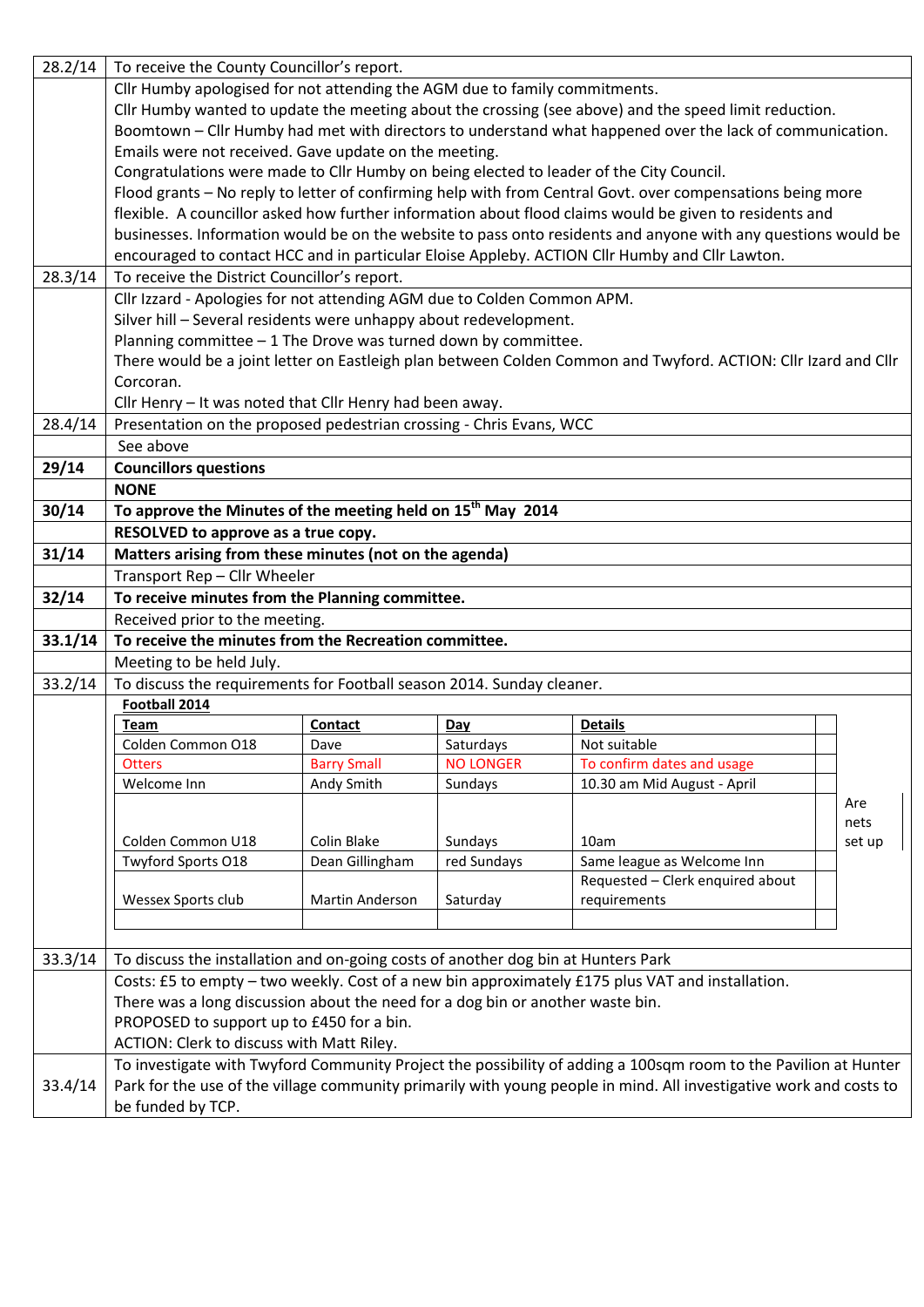|         |                          | Cllr Scaiff - Declared an personal interest -             |                                                                                                                       |                   |
|---------|--------------------------|-----------------------------------------------------------|-----------------------------------------------------------------------------------------------------------------------|-------------------|
|         |                          |                                                           | Helen – Proposal – adding 100 sq. m room for the village. No specific dimensions. 100 sq. m plus storage. Same        |                   |
|         |                          |                                                           | roof height. What about on-going funding for a building - how funded and if PC fund it how much forecast for          |                   |
|         |                          |                                                           | any increase in Precept Intending to be self-supporting. Need for a design and feasibility study/on-going business    |                   |
|         |                          |                                                           | plan. If the plan stated that it would be self-funding would it be acceptable to the Parish Council.                  |                   |
|         |                          |                                                           | Provide a facility and would be there to set up a committee to carry on the work of running the building.             |                   |
|         |                          |                                                           | Feel that it would only be viable with the Play group and this has ramification on the Parish Hall. Put it forward as |                   |
|         |                          |                                                           | a joint project with the Playgroup. AGREED TCP to speak to the Play group and bring a plan forward. ACTION:           |                   |
|         | Clerk to put in writing. |                                                           |                                                                                                                       |                   |
| 34/14   |                          | <b>Finance and Council matters</b>                        |                                                                                                                       |                   |
| 34.1/14 |                          |                                                           | To receive minutes from the Finance committee on 13 <sup>th</sup> March 2014                                          |                   |
|         |                          |                                                           | The Clerk had emailed the minutes ahead of the meeting. Gave verbal report.                                           |                   |
|         |                          |                                                           | To receive a recommendation from the Finance Committee to agree the following                                         |                   |
|         | i)                       |                                                           | To receive a report from the Chair of Finance on the year-end accounts 2013/14 -                                      |                   |
|         |                          | RESOLVED to agree Internal Audited accounts.              |                                                                                                                       |                   |
|         | ii).                     |                                                           | To agree and sign the Section 1 of the Annual Accounts Statement and submit to the Audit Commission                   |                   |
|         |                          | RESOLVED to accept                                        |                                                                                                                       |                   |
| 34.2/14 |                          |                                                           | iii) To agree and sign Section 2 of the Annual Governance Statements for submission to the Audit                      |                   |
|         |                          | Commission.                                               |                                                                                                                       |                   |
|         |                          | RESOLVED to agree the answers.                            |                                                                                                                       |                   |
|         |                          |                                                           | iv) To note the recommendations from the Internal Audit and agree actions.                                            |                   |
|         |                          |                                                           | RECEIVED and will action all points. Proposed SW all agreed.                                                          |                   |
|         | RESOLVED To approve      |                                                           |                                                                                                                       |                   |
|         |                          | ACTION: Bring members Interest forms - Need to write None |                                                                                                                       |                   |
| 34.3/14 |                          | To agree payments for June 2014                           |                                                                                                                       |                   |
|         |                          |                                                           | Accounts certified by the Clerk as correct for payment                                                                |                   |
|         |                          | Payee                                                     | Description                                                                                                           | Total             |
|         | 22-May                   | Knapp                                                     | Sight Screens final payment                                                                                           | £1,000.00         |
|         | 27-May                   | We Can Specialists                                        | Matt Riley May                                                                                                        | £1,458.00         |
|         | 27-May                   | E Billingham                                              | May payment                                                                                                           | £808.43           |
|         | 27-May                   | S Lauder                                                  | May payment                                                                                                           | £72.00            |
|         | 25-Jun                   | E Billingham                                              | June - see notes on adj                                                                                               | £835.26           |
|         | 25-Jun                   | <b>HMRC</b>                                               | June with NI adj see June Monthly deduction                                                                           | £24.07            |
|         | 25-Jun                   | S Lauder                                                  | June payment                                                                                                          | £72.00            |
|         | 19-Jun                   | E Billingham                                              | <b>Clerks Expenses</b>                                                                                                | £156.85           |
|         | 13-Jun                   | W Lawton                                                  | Skip Hire                                                                                                             | £220.00           |
|         | 19-Jun                   | St Marys Church                                           | Feb Meeting                                                                                                           | £30.00            |
|         | 19-Jun                   | Southern Electric                                         | Pavilion HP                                                                                                           | £141.68           |
|         | 12-Jun                   | <b>British Gas</b>                                        | Charge                                                                                                                | £6.04             |
|         | 19-Jun<br>19-Jun         | Do the Numbers                                            | Audit                                                                                                                 | £320.00           |
|         | 19-Jun                   | <b>WCC</b>                                                | Annual Play Inspections x 3<br>Annual membership                                                                      | £113.40           |
|         | 19-Jun                   | <b>HPFA</b>                                               |                                                                                                                       | £60.00            |
|         | 19-Jun                   | <b>Staples</b>                                            | Staples Printer - to charge OBPC ink<br><b>Steve Brine Visit</b>                                                      | £257.94<br>£15.00 |
|         | 19-Jun                   | <b>Twyford Parish Hall</b><br>Debbie Harding              | Internet                                                                                                              | £17.96            |
|         | 19-Jun                   | CCorcoran                                                 | Fencing - Meads                                                                                                       | £244.14           |
|         | 19-Jun                   | S Watson                                                  | Flood costs                                                                                                           | £1,410.80         |
|         | 19-Jun                   | Arbor Call                                                | Ash tree at Rec                                                                                                       | £600.00           |
|         |                          |                                                           |                                                                                                                       | £7,863.57         |
| 34.4/14 |                          |                                                           | To discuss and agree on a proposal to set aside £2000 budget for Parish footpath maintenance.                         |                   |
|         |                          |                                                           |                                                                                                                       |                   |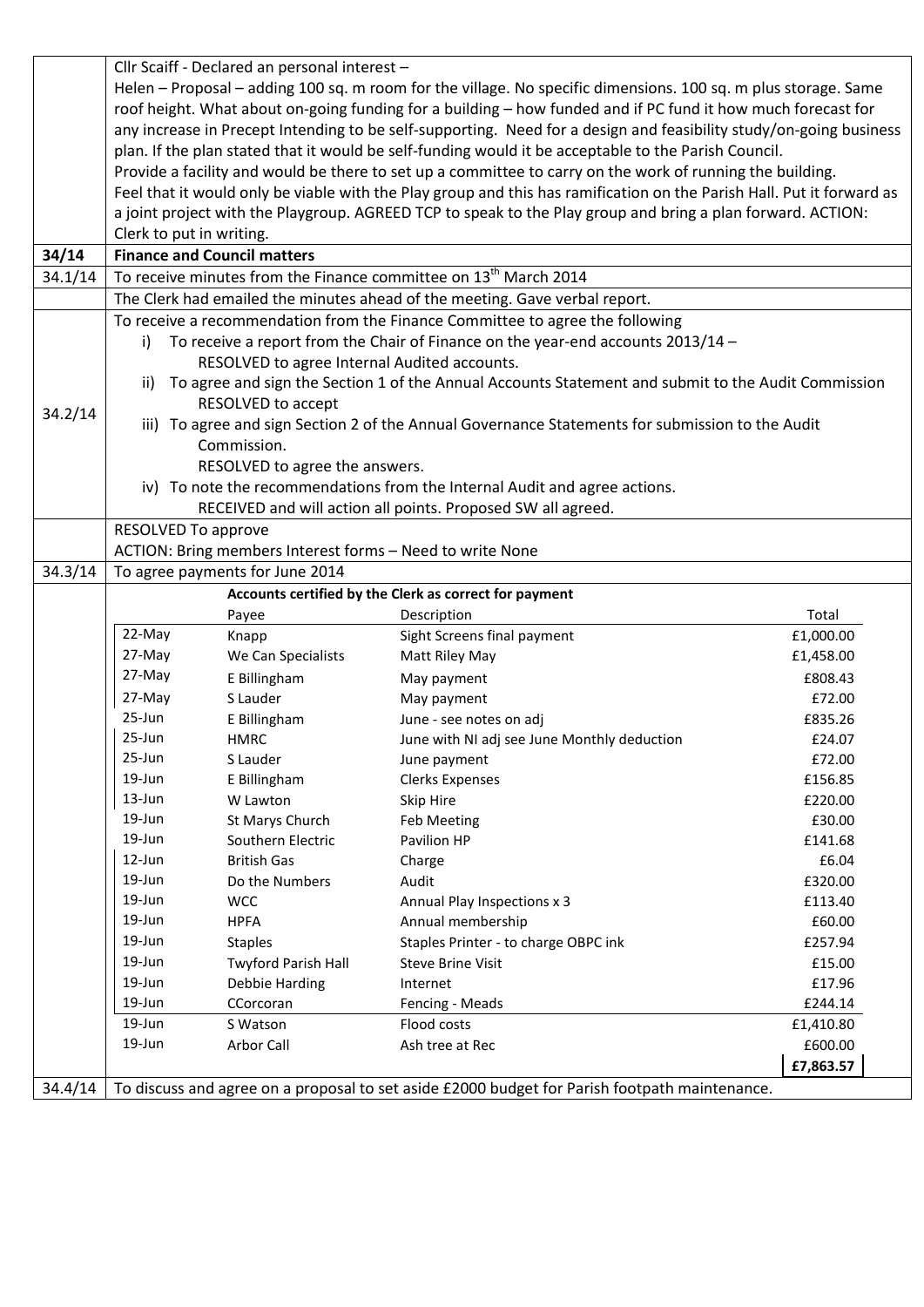|         | Cllr Scaiff gave background.                                                                                                            |
|---------|-----------------------------------------------------------------------------------------------------------------------------------------|
|         | HCC Paths to Pathway meeting - Six footpaths can be nominated for Rights of Way cutting programme.                                      |
|         | There were four paths that it was felt needed extra work within the parish.                                                             |
|         | Footpath 7, 10, 12 and 13.                                                                                                              |
|         | Proposal was to cut once a year. There was a lot of discussion about notifying residents. Number of complaints                          |
|         | due to over grown paths. Agreed important to make sure cut and identify areas over the winter and send the                              |
|         | letters in the Spring.                                                                                                                  |
|         | RESOLVED to agree to spend up to £2000 on four paths. Agree to review early in 2015.                                                    |
|         | ACTION: Cllr Scaiff and Clerk to find a send out tenders and find a contractor.                                                         |
|         | ACTION: To put on TIS that TPC would be cutting but is responsibility of landowners.                                                    |
|         | It was noted that Bishops Waltham Lengthsman is £9.35 an hour plus VAT and .45 p per mile to travel.                                    |
| 34.5/14 | To discuss and agree on a proposal to hold a Parish filing cabinet at a location in the centre of the village.                          |
|         | Cllr Scaiff noted that it would be a good idea to locate a filing cabinet within the village.                                           |
|         | AGREE in principle. ACTION Cllr MacLeod and Cllr Corcoran would make enquiries about possible location.                                 |
| 34.6/14 | To discuss and agree on applying for a Countryside access small grant for a map board and agree content.                                |
|         | Cllr Scaiff explained the background. A location would be needed and several were discussed. Outside the church                         |
|         | or by the shop.                                                                                                                         |
|         | ACTION: Clerk to ask about grant and how many.                                                                                          |
| 35/14   | <b>Twyford Open Spaces</b>                                                                                                              |
|         | <b>Matters Arising:</b>                                                                                                                 |
| 35.1/14 | Item 60/13 - Meads area - The Footpaths Officer would be meeting with the Clerk after the flood water had                               |
|         | reduced. On-going. ACTION                                                                                                               |
|         | Footpath 2 and 4                                                                                                                        |
| 35.2/14 | Berry Meadow - update                                                                                                                   |
|         | Cllr Corcoran updated the FPC on the details of the committee meeting.                                                                  |
|         | Suggest that the two be managed together. There was some discussion over merging the two together.                                      |
|         | Aware that the Locks would be busy with visitors in the next few weeks.                                                                 |
| 36/14   | <b>Highways and Footpaths</b>                                                                                                           |
| 36.1/14 | Item 97.1/13 - Footpath clearance - Nurses Path -See proposals below                                                                    |
|         | See below                                                                                                                               |
| 36.2/14 | To agree on the six footpaths to be put forward to the HCC Countryside cutting schedule.                                                |
|         |                                                                                                                                         |
|         | RESOLVED to AGREE Footpath 2 and 4, Footpath 8 across Manor Farm, Footpath 16 B3335 to Boundary. Footpath                               |
|         | 20 - Monarchs Way to waterworks, Footpath 24 Park Lane across Hunters Park.                                                             |
| 36.3/14 | Boomtown - Cllr Lawton to update.                                                                                                       |
|         | Cllr Lawton had sent out correspondence relating to Boomtown. It was felt important to note that the council                            |
|         | would comply and help but the council do not feel it is the right route. It was important to monitor the situation.                     |
|         | It was felt the parking needed to be suspended and this would be the role of Boomtown. AGREED to write to                               |
|         | Boomtown and state that the Parish Council felt that it was the wrong route and would be inconvenient for                               |
|         | residents of Twyford. Chaos and the need to help people to cross the road and assign a policeman to the village.                        |
|         | There was a need for an alternative route. A named person at Boomtown for overseeing Twyford.                                           |
|         | Boomtown would have CCTV. To ask Village Shop to turn CCTV camera to junction.                                                          |
|         | ACTION Cllr Lawton to write letter and send around to all for approval.                                                                 |
| 37/14   | Neighbourhood Plan update                                                                                                               |
|         | Update on the working party - Cllr Corcoran                                                                                             |
|         | Progress on going - Two committees - management and technical.                                                                          |
|         | Some work was needed to work with adjoining parishes - Compton, Oswelbury, Winchester, and Colden                                       |
|         | Common.                                                                                                                                 |
|         | RESOLVED to delegate to Cllr Lawton to take forward the preliminary stages with the SDNP - Definition, request                          |
|         | to start and consultation to adjoining parishes.                                                                                        |
|         | Have all roles but there was need Administrator and Clerk. There was some discussion over the role of Clerk and                         |
|         | how best to manage that role with regard to NI and tax. ACTION: Clerk to make enquiries on implications with                            |
|         | HALC or auditor.                                                                                                                        |
| 38/14   | <b>Flood update</b>                                                                                                                     |
| 38.1/14 | To note that the Bellwin claim had been submitted.                                                                                      |
| 39/14   | Parish Hall car park - Still too wet to repair. Parish Hall to claim Community fund from Boomtown.<br>Cycle path - Update - Cllr Scaiff |